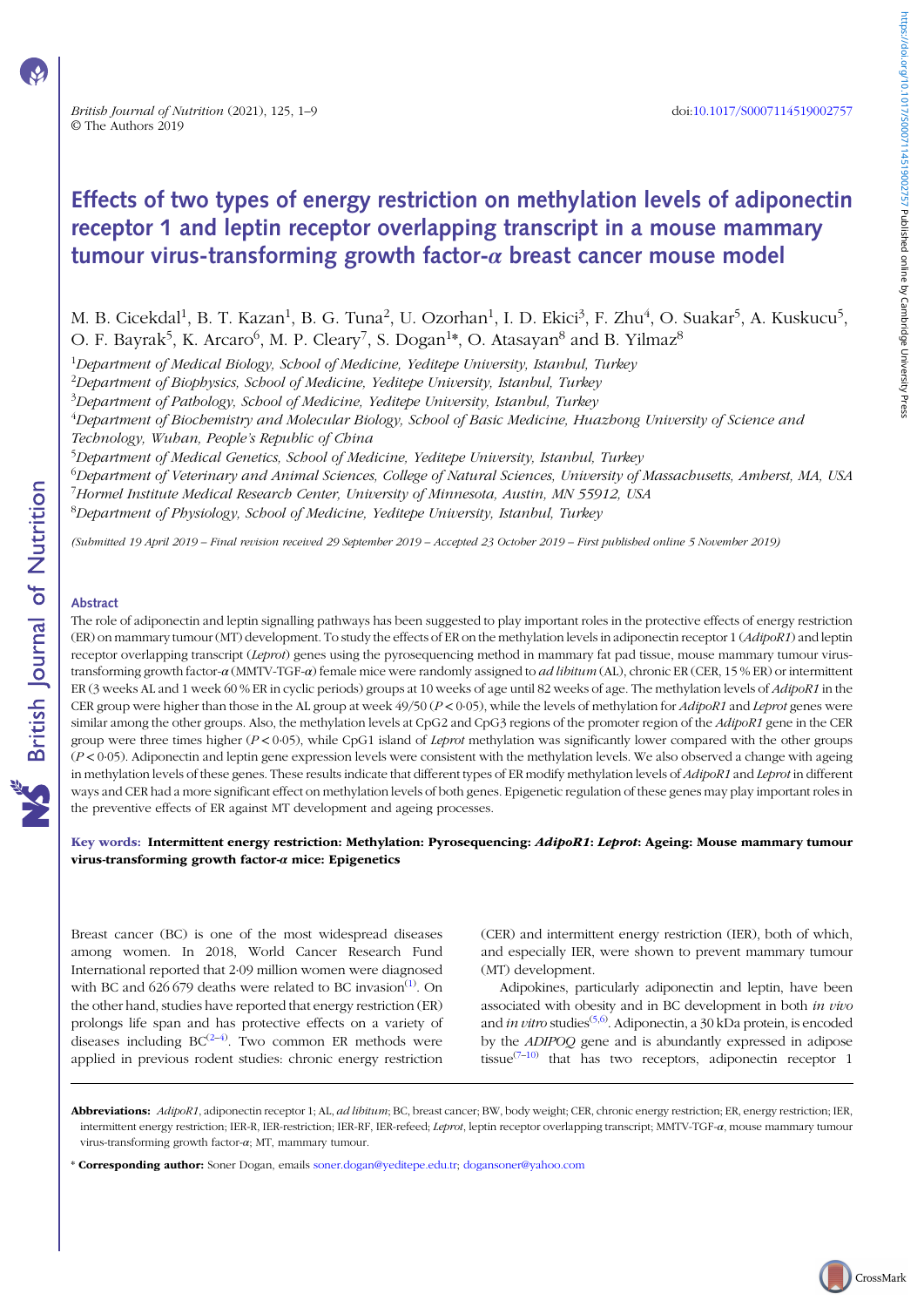**NS** British Journal of Nutrition

 $(AdipoR1)$  and adiponectin receptor  $2^{(11-13)}$  $2^{(11-13)}$  $2^{(11-13)}$  $2^{(11-13)}$  $2^{(11-13)}$ . AdipoR1 has higher affinity than adiponectin receptor 2; thus, it has more definite roles in BC development $(14-16)$  $(14-16)$  $(14-16)$  $(14-16)$ . It has been demonstrated that adiponectin plays significant roles specifically in cancer cell growth, migration, insulin sensitivity, lipid metabolism and glucose regulation<sup>[\(16](#page-7-0)-[19](#page-7-0))</sup>. In this manner, previous studies reported a growth inhibitory effect of adiponectin on BC development and this effect was suggested to be mediated by  $AdipoR1^{(20-25)}$  $AdipoR1^{(20-25)}$  $AdipoR1^{(20-25)}$  $AdipoR1^{(20-25)}$  $AdipoR1^{(20-25)}$ . In addition, BC risk in women with high adiponectin levels was reported to be 65 % lower compared with risk rates of the control  $\text{group}^{(26,27)}$  $\text{group}^{(26,27)}$  $\text{group}^{(26,27)}$  $\text{group}^{(26,27)}$  $\text{group}^{(26,27)}$ . On the other hand, there are studies that reported correlation between lower serum adiponectin levels and lower MT incidence in rodents $^{(3)}$  $^{(3)}$  $^{(3)}$  or no significant difference of serum adipo-nectin levels between MT-developed and MT-free groups<sup>[\(28,29\)](#page-8-0)</sup>.

Leptin is another adipokine encoded by LEPTIN (LEP) gene and produced primarily by adipose tissue<sup>([30\)](#page-8-0)</sup>. It acts as a neurohormone that regulates energy balance and food intake<sup>([31\)](#page-8-0)</sup>. The physiological actions of leptin are controlled by leptin receptor (ObR), a single membrane-spanning receptor homologous to members of the class I cytokine receptor<sup>[\(32](#page-8-0)–[34\)](#page-8-0)</sup>. Many studies have reported promoting effects of leptin on BC development by using cell culture and animal experiments<sup>([3](#page-7-0)[,32](#page-8-0),[35,36](#page-8-0))</sup>. For instance, incubation of T47D cells with leptin increased proliferation of cancer cells by  $60-138\,\%^{(31,37,38)}$  $60-138\,\%^{(31,37,38)}$  $60-138\,\%^{(31,37,38)}$  $60-138\,\%^{(31,37,38)}$  $60-138\,\%^{(31,37,38)}$ . In addition, a MT mouse model study demonstrated that animals with lower serum leptin levels had lower MT occurrence rate compared with the ones with high MT occurrence<sup>[\(3](#page-7-0))</sup>. Likewise, BC patients had significantly higher serum leptin levels compared with the levels of healthy patients  $(39, 40)$  $(39, 40)$  $(39, 40)$ . Roles of leptin receptor overlapping transcript (Leprot) gene that regulates leptin receptor activation<sup> $(41,42)$  $(41,42)$  $(41,42)$ </sup> have been noted on high-fat diet-induced obesity, deleterious phenotypes of metabolic traits, such as higher fasting glucose and total cholesterol levels, and type 2 diabetes mellitus<sup> $(42,43)$  $(42,43)$ </sup>. Therefore, it is important to examine the roles of adiponectin, leptin and their receptor signalling pathways in detail in order to have better understanding of the nutritional effects on cancer development<sup>[\(31](#page-8-0))</sup>. In this context, investigation of the epigenetic mechanisms on the regulation of these genes may be an important approach.

The main aim of the present study was to understand the role of long-term application of two different types of ER on the methylation levels of AdipoR1 and Leprot genes which are involved in both BC and obesity development using MT incidence rate of mouse mammary tumour virus-transforming growth factor- $\alpha$  (MMTV-TGF- $\alpha$ ) female mice. In order to further study the underlying mechanism of this phenomenon, methylation levels of promoter regions of both genes were studied using a pyrosequencing strategy. Our hypothesis was that ER modulates adiponectin and leptin levels by regulating AdipoR1 and Leprot methylation levels at specific promoter regions. Thus, these epigenetic changes may play important roles in the protective effects of ER, especially by CER.

#### Materials and methods

#### Animals and study design

MMTV-TGF- $\alpha$  (C57/BL6) female mice, developed in the laboratory of Dr Robert J. Coffey, were used in the present study. Originally, MMTV-TGF- $\alpha$  gene positive male mice were provided by Dr Margot Cleary, Hormel Institute, University of Minnesota, to establish a breeding colony at Yeditepe University Animal Facility (YUDETAM). MMTV-TGF-α mice develop MT in the second-half of their lives and have several similarities with human BC. These mice over-express human TGF- $\alpha$  which is a part of the epidermal growth factor receptor/ErbB cascade that plays an important role in BC development. Donated MMTV-TGF- $\alpha$  positive male mice were bred with TGF- $\alpha$  negative female mice (C57BL/6) to obtain heterozygote MMTV-TGF- $\alpha$  female offspring. The presence of TGF- $\alpha$ gene insert was determined by PCR using forward primer 5'-GATCCAGTGTGACCTAGAGAAGAAAT-' and reverse primer 5'-GATCTTTTCTATGGAATAAGGAATGGA-'3 and run in 1 % agarose gel electrophoresis. Mice were allowed free access to tap water and were housed individually under standard conditions at a temperature of 21–24°C and 12 h light–12 h dark cycle. Animals were observed for any health problems on a daily basis. All procedures were performed under the guidelines and with the approval of Yeditepe University Animal Care and Use Committee (file approval no. 390, 27 March 2014).

At 10 weeks, MMTV-TGF-α (C57BL6) female mice were randomly enrolled into three different dietary groups: ad libitum (AL), CER or IER. All mice were fed with an Altromin TPF1414 diet that was purchased from Kobay AS. Mice in the AL group had free access to food throughout the study. Mice assigned to the CER group were provided 85 % of the daily food consumption of the age-matched AL group, resulting in a 15 % energy reduction compared with the AL group. Mice assigned to the IER group were given 40 % of the food consumed by the AL mice at the same age for 1 week (IER-restriction, IER-R) and then were fed AL for the following 3 weeks (IER-refeed, IER-RF) which also resulted in an overall energy reduction of 15 % compared with AL mice. This cyclical protocol was applied to IER mice until they were killed at designated time points.

All mice were fed daily at 09.00 hours and at the same time, food consumption was measured. Body weights (BW) were measured every Monday at 09.00 hours. The health of the animals was checked weekly by a veterinarian. At designated ages, mice were fasted overnight and then blood samples were collected by retro-orbital bleeding at 09.00 hours. After killing, tissue samples were removed and a piece of each tissue sample was placed in 10 % neutral-buffered formalin to be sent to the Department of Pathology, Yeditepe University School of Medicine for histopathological analyses to determine malignancy and/or disease status in a blind fashion. The designated ages were 10 (baseline), 17 and 18; 49 and 50; and 81 and 82 weeks of age. IER mice were further divided into two groups. Mice from which blood samples were collected at the end of 3 weeks of AL feeding (weeks 17, 49 and 81) were referred as IER-RF. Mice from which blood samples were collected at the end of the 1 week of ER period (weeks 18, 50 and 82) were referred as IER-R. Previous studies conducted by us at Yeditepe University indicated that there were no differences for several parameters including BW of AL and CER group for the 1-week differences. Therefore, the data were combined for 17 and 18; 49 and 50; 81 and 82 at each time point for AL and CER groups. The designated time points were selected as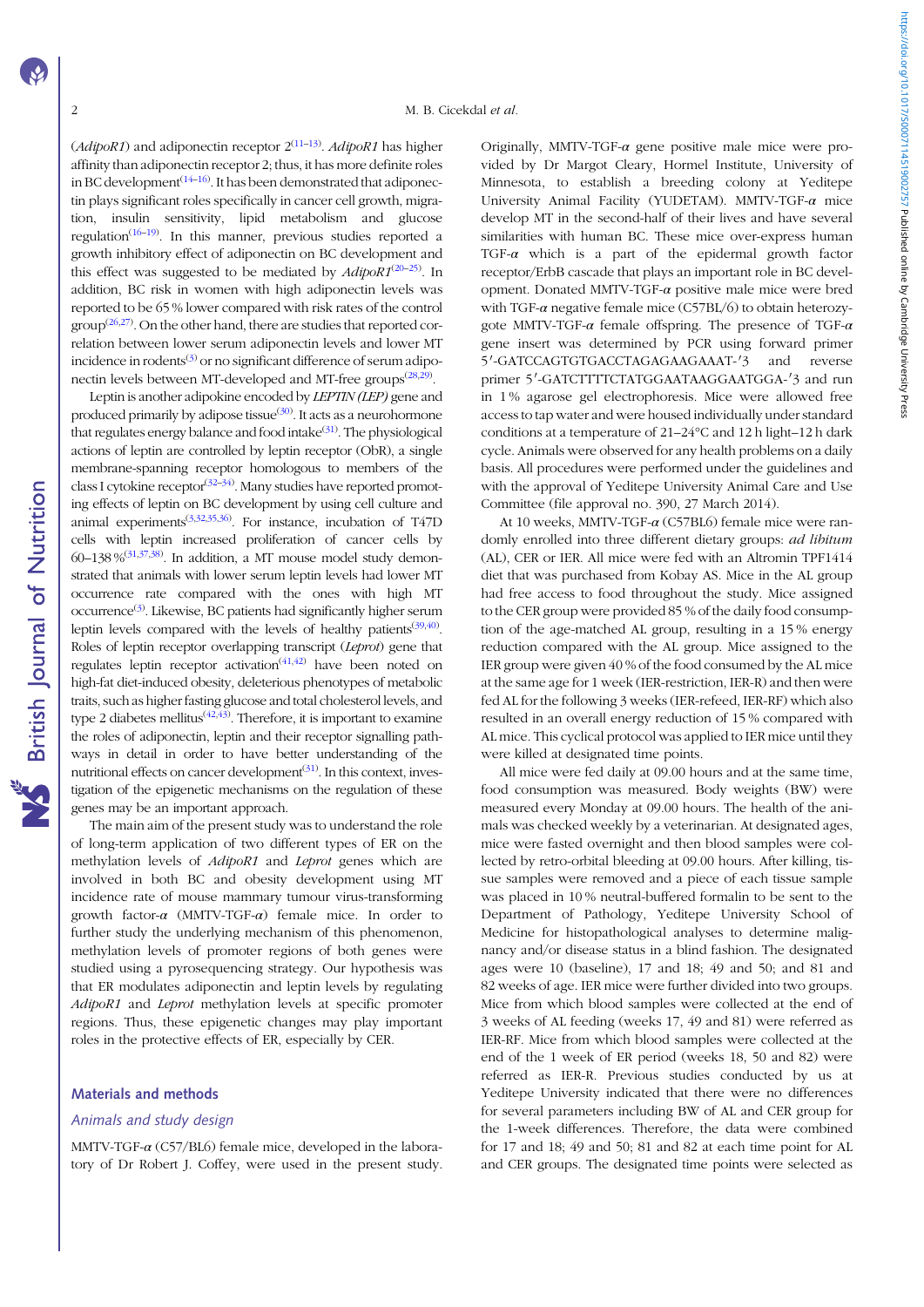referring to the early age (week 10), middle age when MT occurrence generally begins (week 49/50) and old age (week 81/82).

# Methylation measurements by pyrosequencing

DNA isolation. Genomic DNA from randomly selected mammary fat pad tissue samples was isolated from each group using Macherey-Nagel DNA Isolation Tissue Kits (Macherey-Nagel). Briefly, 25 mg of mouse mammary fat pad tissues was cut into small pieces and mixed with Buffer T1 and Proteinase K enzyme solution. Then, tissues with lysis solution were incubated on a shaker at 56°C overnight. After the incubation, samples were vortexed and then incubated at 70°C for 10 min. Samples were then added to the column, centrifuged and washed to obtain pure DNA in elution buffer. DNA concentration and quality were assessed using a Nanodrop (Spectrophotometer, NanoPhotometer, Implen) and also by 1 % agarose gel electrophoresis.

Bisulphite conversion and sequencing. In order to study the methylation levels, bisulphite conversion was performed that involves converting cytosine to uracil while leaving 5-methylcytosine intact. Bisulphite conversion was performed using the EpiTect Bisulfite kit (EpiTect Bisulfite kit, QIAGEN GmbH) according to the manufacturer's protocol. Conversion was performed in a thermal cycler using the following conditions: 5 min at 95°C, 25 min at 60°C, 5 min at 95°C, 85 min at 60°C, 5 min at 95°C, 175 min at 60°C and a final step at 20°C. For purification, samples were mixed with 560 μl BL buffer containing 10 μg/ml carrier RNA and loaded into EpiTech spin columns and eluted in 15 μl of buffer. Then, bisulphateconverted DNA samples were amplified by PCR with biotinylated AdipoR1 and Leprot PCR primers that were commercially obtained (QIAGEN GmbH) and mixed with a special master mix containing HotStar Taq DNA Polymerase (QIAGEN GmbH), CoralLoad and Q-solution. Amplification conditions were 15 min at 95°C, 30 s at 94°C, 30 s at 56°C, 30 s at 72°C, for 45 cycles and 10 min at 72°C. Pyrosequencing analysis was conducted on 10 μl of PCR products following the manufacturer's protocol (QIAGEN GmbH). The methylation assays for AdipoR1 and Leprot contained 3 and 7 promoter region CpG, respectively (See online Supplementary [Table S1](https://doi.org/10.1017/S0007114519002757)).

# Quantitative real-time PCR analysis to measure adiponectin receptor 1 and leptin receptor overlapping transcript mRNA expression levels in mammary fat pad samples

To correlate the methylation levels with the active gene expression, mRNA levels were checked by quantitative real-time PCR. Total RNA was isolated from frozen mouse mammary fat pad tissues, which was stored at −80°C, using a Direct-zol RNA MiniPrep Kit (Zymo Research), and then RNA concentration was determined using a NanoDrop spectrophotometer (Thermo Fisher Scientific). The integrity of total RNA was checked by 1 % agarose gel electrophoresis. cDNA conversion was performed from 200 ng RNA using the iScript cDNA Synthesis kit (Biorad). The PCR primers were designed using nucleotide sequences for mouse AdipoR1, Leprot and β-Actin. The primer sequences were as follows: forward primer 5'-ACGTTGGAGAGTCATCCCGTAT-3', reverse primer

5'-CTCTGTGTGGATGCGGAAGAT-3' for AdipoR1; forward primer 5'-ATGGAGGGGAATACAGCCC-3', reverse primer  $5'$ -TTCTTTGCAGCTCCTTCGTT-3' for  $\beta$ -actin gene and forward primer 5'-ACTATGGCGTTTACTGGCCC-3', reverse primer 5'-AATACGCCAGTTCCCGACAG-3' for Leprot. Quantitative real-time PCR was performed using iTaq Universal SYBR Green Supermix (Biorad) following the manufacturer's protocol using the BioRad CFX96 Touch Real-Time PCR Detection System. Distilled water was used as the negative control, and  $\beta$ -Actin values from the same samples were used for normalisation.

#### Statistical analysis

Methylation analyses were conducted using Prism Software version 3.02, and mRNA expression analyses were conducted using Prism Software Version 7. Results are presented as mean values and standard deviations. Comparisons among groups were made by ANOVA followed by post-Tukey's test to determine whether the differences between specific groups were significant. Since there was no significant difference between two consecutive time points at weeks 17 and 18, 49 and 50, 81 and 82 for AL and CER mice, data from each of these two time points were combined. Statistical significance was set at  $P \le 0.05$ . 'n' refers to the number of individual mice in each group, and  $n$  is between 3 and 4 unless indicated otherwise. Sample sizes were determined by a priori computation using effect size f as 1.25 (high effect size), power as 0.8 and  $\alpha$  as 0·05 (two-sided significance level) using G\*Power 3.1 software.

#### **Results**

# Effects of different types of energy restriction on methylation of the promoter region of adiponectin receptor 1 gene

AdipoR1 methylation levels of AL, CER, IER-RF and IER-R groups at week 49/50 were 2·75, 2·33, 2·50 and 2.92 %, respectively [\(Fig. 1\(](#page-3-0)a);  $F = 1.8$ ;  $P > 0.05$ ). In contrast, *AdipoR1* methylation level was 3·7 times higher in CER mice compared with AL mice at week 81/82 ( $F = 4.6$ ;  $P < 0.05$ , [Fig. 1\(](#page-3-0)b)). AdipoR1 methylation levels of AL, CER, IER-RF and IER-R were 3·67, 13·83, 6·08 and 5·83 %, respectively.

The AdipoR1 methylation assay included three CpG sites. Analysis of individual sites shows that at week 81/82, methylation levels of CpG2 and CpG3 differed significantly among the groups [\(Table 1](#page-3-0);  $F = 3.8$  for CpG2 and  $F = 4.3$  for CpG3;  $P < 0.05$  for both CpG2 and CpG3). In the CER group, methylation levels of CpG2 and CpG3 were approximately three times higher than that in the other groups ([Table 1\)](#page-3-0), while methylation level of CpG1 in the CER group was five and two times higher than the AL and IER groups, respectively. There was no significant difference among the groups for the methylation levels of any of the CpG in the AdipoR1 assay at week  $49/50$  ( $F = 1.2$ ,  $F = 0.2$ ,  $F = 2.3$  for CpG1, CpG2 and CpG3, respectively;  $P > 0.05$ ).

# Changes in adiponectin receptor 1 promoter region methylation levels with ageing

No significant change was observed in AL and IER-R groups for  $AdipoR1$  methylation levels with ageing ([Fig. 2\(](#page-4-0)a) and (d);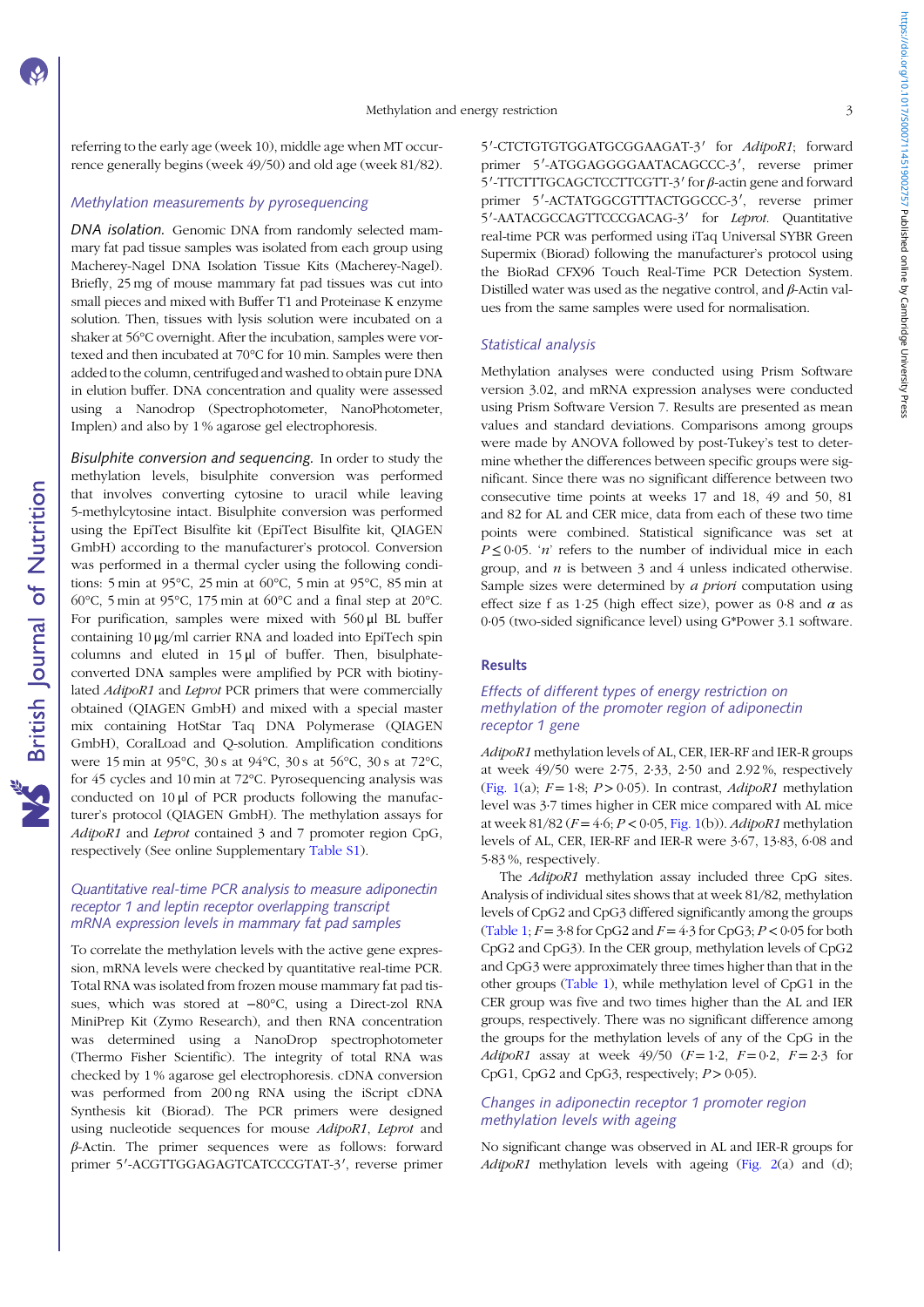<span id="page-3-0"></span>Table 1. Methylation levels of individual CpG islands of adiponectin receptor 1 (AdipoR1) gene in mammary fat pad samples of mouse mammary tumour virus-transforming growth factor- $\alpha$  breast cancer mouse model

| AdipoR1               | CpG1     | CpG <sub>2</sub>  | CpG3              | Mean of CpG |
|-----------------------|----------|-------------------|-------------------|-------------|
| Week 10<br>Week 49/50 | 5.50     | 4.25              | 5.00              | 4.92        |
| AL                    | 2.50     | 2.25              | 3.50              | 2.75        |
| CER                   | 2.00     | 2.33              | 2.67              | 2.33        |
| <b>IER-RF</b>         | 1.75     | 2.25              | 3.50              | 2.50        |
| IER-R                 | 2.50     | 2.50              | 3.75              | 2.92        |
| Week 81/82            |          |                   |                   |             |
| AL                    | 3.33     | 3.00 <sup>a</sup> | 4.67 <sup>a</sup> | 3.67        |
| CER                   | $15.00*$ | $13.75^{b*}$      | $12.75^{b*}$      | 13.83       |
| <b>IER-RF</b>         | $7.00*$  | $5.25^{a,b}$      | $6.00^{a,b}$      | 6.08        |
| IER-R                 | 7.00     | $5.00^{a,b}$      | $5.50^{a,b}$      | 5.83        |

AL, ad libitum; CER, chronic energy restriction; IER-RF, intermittent energy restrictionrefed; IER-R, intermittent energy restriction-restricted.

a,b Values with unlike superscript letters were significantly different among energyrestricted groups at the same time point.

Statistical significant changes in the CER and IER-RF groups by ageing.

 $F = 2.1$ ;  $P > 0.05$ ). However, methylation levels were increased at week 81/82 compared with earlier ages in CER and IER-RF groups ([Fig. 2](#page-4-0)(b);  $F = 7.4$ ;  $P < 0.05$  and Fig. 2(c);  $F = 4.3$ ;  $P < 0.05$ ). In detail, methylation level of *AdipoR1* was significantly higher at week 81/82 compared with either that at weeks 10 or 49/50 in the CER group. Methylation level of *AdipoR1* was significantly higher at week 81/82 than at week 49/50 in the IER-RF group. Analysis of the three individual CpG sites in the AdipoR1 assay showed that methylation levels of all three CpG sites were significantly increased in CER by week 81/82, while it was only increased in CpG1 for the IER-RF group (Table 1).

# Effects of different types of energy restriction on methylation of promoter region of leptin receptor overlapping transcript gene

Leprot methylation levels of AL, CER, IER-RF and IER-R mice at week 49/50 were 2·32, 2·36, 1·93 and 2·25 %, respectively ([Fig. 3](#page-4-0)(a);  $F = 0.2$ ;  $P > 0.05$ ). Although methylation level in the CER group was approximately 2-fold lower compared with the other groups, there was no significant effect among different dietary groups on methylation of Leprot gene at week 81/82 ([Fig. 3](#page-4-0)(b);  $F = 1.8$ ;  $P > 0.05$ ). Methylation levels of *Leprot* gene

were 4·07, 1·71, 5·10 and 3·96 % for AL, CER, IER-RF and IER-R groups, respectively. The Leprot methylation assay included seven CpG sites. Methylation level of CpG1 was approximately three- to five-fold lower compared with the other groups at week  $81/82$  [\(Table 2;](#page-5-0)  $P < 0.05$ ).

# Changes in leptin receptor overlapping transcript gene promoter region methylation levels with ageing

There was no significant difference among the dietary groups in terms of changes in the Leprot gene promoter region methylation levels with ageing (online Supplementary [Fig. S1A;](https://doi.org/10.1017/S0007114519002757)  $F = 1.7$ ;  $P > 0.05$ ). However, analysis of the individual CpG sites revealed a significant increase in methylation levels of CpG1 and CpG2 sites at week 81/82 compared with the week 49/50 in IER-RF group ([Table 2\)](#page-5-0).

# Effects of different types of energy restriction on mRNA expression levels of adiponectin receptor 1 and leptin receptor overlapping transcript genes in mammary fat pad tissue

Levels of AdipoR1 gene mRNA expression at weeks 49/50 and 81/82 were similar among all dietary groups ([Fig. 4\(](#page-5-0)a) and (b),  $P > 0.05$ ). Also, ageing did not have any significant effect on mRNA expression levels of AdipoR1 gene in any of the dietary groups (Fig.  $4(a)$  and (b);  $P > 0.05$ ).

Leprot mRNA expresssion was significantly higher in the IER-RF group compared with both the IER-R and CER groups at week 49/50 ([Fig. 4](#page-5-0)(c);  $F = 4.1$ ;  $P < 0.05$ ). On the other hand, there was no significant difference among dietary groups for mRNA expression levels of Leprot gene at week 81/82 ([Fig. 4\(](#page-5-0)d),  $P > 0.05$ ). Leprot expression level was significantly increased at week 49/50 compared with week 10 in the IER-RF group  $(P < 0.05)$ , while *Leprot* gene expression level did not differ by ageing in the other dietary groups  $(P > 0.05)$ .

#### **Discussion**



In the present study, the effects of two different types of ER (CER and IER) on the methylation levels of AdipoR1 and Leprot genes which play important roles in adipocytokine signalling pathways

Fig. 1. Effects of different types of energy restriction on adiponectin receptor 1 (AdipoR1) methylation levels in mammary fat pad samples of mouse mammary tumour virus-transforming growth factor-a breast cancer mouse model at week 49/50 (a) and at week 81/82 (b). AL, ad libitum; CER, chronic energy restriction; IER-RF, intermittent energy restriction-refed; IER-R, intermittent energy restriction-restricted. Values are means, with standard deviations represented by vertical bars.  $* P < 0.05$ .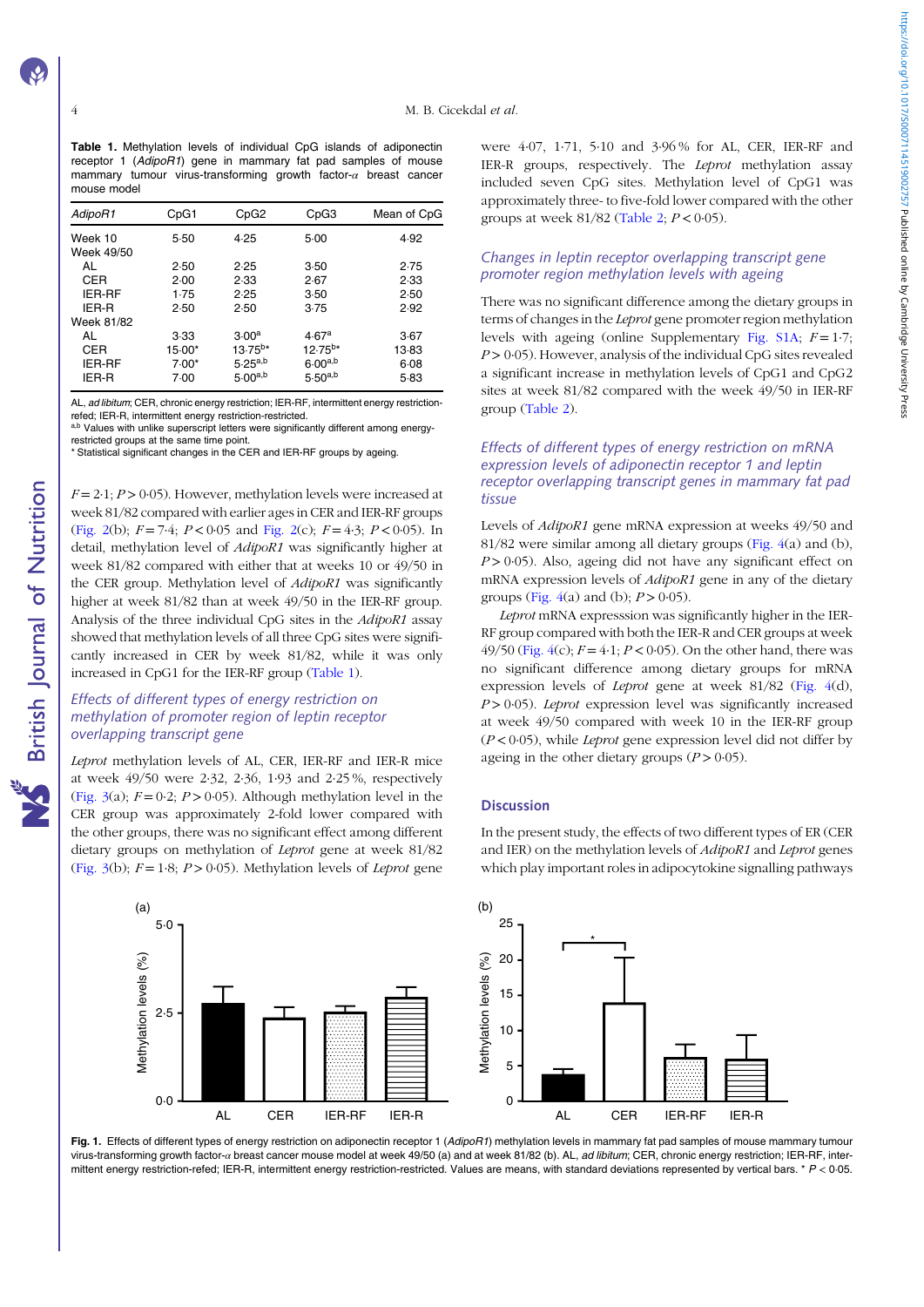# Methylation and energy restriction 5

<span id="page-4-0"></span>

Fig. 2. Effects of ageing on adiponectin receptor 1 (AdipoR1) gene methylation levels in mammary fat pad samples of mouse mammary tumour virus-transforming growth factor-α breast cancer mouse model in ad libitum (a), chronic energy restriction (b), intermittent energy restriction-refed (c) and intermittent energy restriction-restricted (d) groups. 'n value' represents samples taken from different animals: n 3-4. Values are means, with standard deviations represented by vertical bars. \*  $P < 0.05$ , \*\*  $P < 0.01$ .



Fig. 3. Effects of different types of energy restriction on leptin receptor overlapping transcript (Leprot) methylation levels in mammary fat pad samples of mouse mammary tumour virus-transforming growth factor-a breast cancer mouse model at week 49/50 (a) and at week 81/82 (b). AL, ad libitum; CER, chronic energy restriction; IER-RF, intermittent energy restriction-refed; IER-R, intermittent energy restriction-restricted. Values are means, with standard deviations represented by vertical bars.

were studied using mammary tissue obtained from MMTV-TGF-α female mice. Similar to the previous studies, CER protocol had an impact on mice resulting in significantly lower BW gain compared with the AL or IER group. As predicted, mice in IER group lost a significant amount of BW during restriction periods and gained their BW back during the refeeding periods over the course of the study (unpublished results, article under review)<sup>([44](#page-8-0)–[48](#page-8-0))</sup>. Our results indicated that the CER group was more protected against MT development compared with AL and IER groups, that is, since CER mice had lower MT incidence compared with either AL or IER groups, while there was no difference between AL and IER groups (unpublished results, article under review).

The main objective of the present study was to analyse the effects of different types of ER on the methylation levels and expression of AdipoR1 and Leprot genes at different time points throughout the life cycle using a MMTV-TGF- $\alpha$  BC mouse model, from week 10 until week 82 of mouse age. AdipoR1 and Leprot genes were selected due to their significant roles in adiponectin and leptin signalling pathways, which have been suggested to be involved in the processes of MT development and obesity $(3,11,46)$  $(3,11,46)$  $(3,11,46)$  $(3,11,46)$  $(3,11,46)$  $(3,11,46)$ . Therefore, it is worth studying the epigenetic regulation of these https://doi.org/10.1017/50007114519002757 Published online by Cambridge University Press https://doi.org/10.1017/S0007114519002757 Published online by Cambridge University Press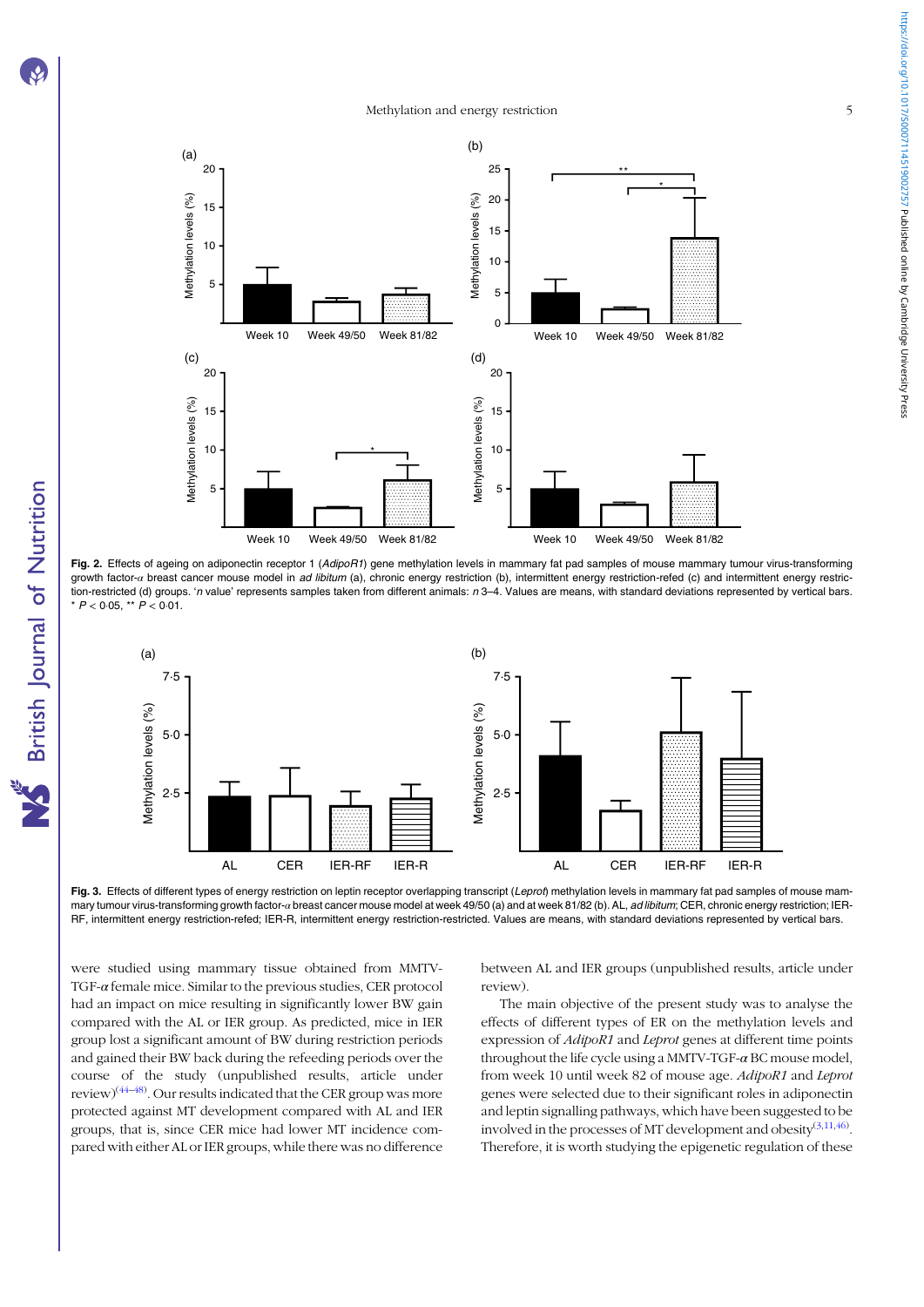British Journal of Nutrition

<span id="page-5-0"></span>Table 2. Methylation levels of individual CpG islands of the leptin receptor overlapping transcript (Leprot) gene in mammary fat pad samples of mouse mammary tumour virus-transforming growth factor-α breast cancer mouse model

|                       |                |         |      | - -  |      |      |      |             |
|-----------------------|----------------|---------|------|------|------|------|------|-------------|
| Leprot                | CpG1           | CpG2    | CpG3 | CpG4 | CpG5 | CpG6 | CpG7 | Mean of CpG |
| Week 10<br>Week 49/50 | 2.75           | 2.50    | 3.25 | 3.75 | 1.75 | 1.75 | 3.00 | 2.68        |
| AL                    | 2.50           | 2.25    | 2.75 | 3.75 | 1.75 | 0.75 | 2.50 | 2.32        |
| <b>CER</b>            | 4.25           | 1.00    | 3.50 | 4.25 | 1.25 | 1.00 | 1.25 | 2.36        |
| <b>IER-RF</b>         | 2.25           | 1.75    | 2.25 | 3.25 | 1.25 | 1.25 | 1.50 | 1.93        |
| IER-R                 | 5.00           | 0.75    | 2.75 | 4.00 | 2.00 | 0.50 | 0.75 | 2.25        |
| Week 81/82            |                |         |      |      |      |      |      |             |
| AL                    | $5.25^{a,b}$   | 4.00    | 3.75 | 6.50 | 3.75 | 1.25 | 4.00 | 4.07        |
| <b>CER</b>            | $1.50^{\rm a}$ | 1.50    | 2.00 | 3.25 | 1.00 | 1.00 | 1.75 | 1.71        |
| <b>IER-RF</b>         | $8.33^{b*}$    | $6.33*$ | 5.00 | 6.67 | 3.67 | 1.67 | 4.00 | 5.10        |
| IER-R                 | $5.00^{a,b}$   | 3.50    | 3.75 | 7.00 | 2.50 | 2.50 | 3.50 | 3.96        |

AL, ad libitum; CER, chronic energy restriction; IER-RF, intermittent energy restriction-refed; IER-R, intermittent energy restriction-restricted.<br>a.b Values with unlike superscript letters were significantly different amo

\* Statistical significant changes in the IER-RF group by ageing.



Fig. 4. Effects of different types of energy restriction on mRNA expression levels of the adiponectin receptor 1 (AdipoR1) gene at week 49/50 (a) and at week 81/82 (b) and of the leptin receptor overlapping transcript (Leprot) gene at week 49/50 (c) and at week 81/82 (d). a.u., Arbitrary units; AL, ad libitum; CER, chronic energy restriction; IER-RF, intermittent energy restriction-refed; IER-R, intermittent energy restriction-restricted. Values are means, with standard deviations represented by vertical bars.  $*$   $P < 0.05$ .

two genes in relation to the effects of ER in the prevention of MT development. To the best of our knowledge, the present study is the first one to report the effects of two different types of longterm ER (CER  $v$ . IER) on the methylation levels of  $AdipoR1$  and Leprot genes using a mouse model.

Adiponectin was shown to have protective effects on MT development, and it is regulated by AdipoR1. Therefore, methylation levels of AdipoR1 may play a role in MT development by regulating AdipoR1 gene expression levels and serum adiponectin concentrations. In the present study, compared with AL and IER groups, higher methylation levels of AdipoR1 in the CER group were accompanied by both lower BW and MT occurrence. In this context, previous studies showed that compared with the AL group, serum adiponectin levels were higher in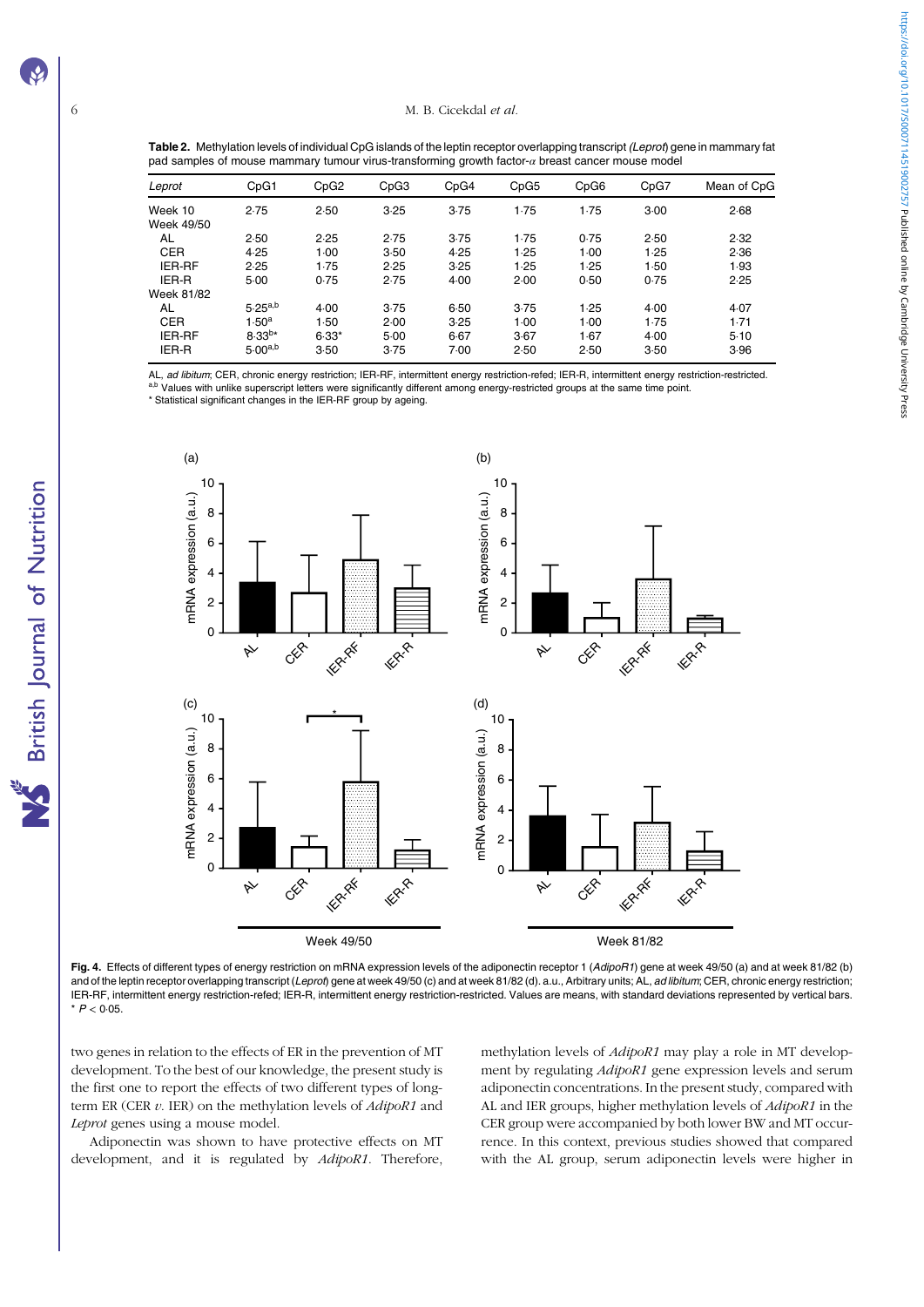**NS** British Journal of Nutrition

ER groups, which had lower BW and MT occurrence rates  $(3,38)$  $(3,38)$  $(3,38)$ . Although there are no similar previous studies to compare our present findings with, the effects of other interventions on the methylation levels of adiponectin and leptin signalling-related genes were previously reported<sup> $(5,49,50)$  $(5,49,50)$  $(5,49,50)$ </sup>. For example, it was reported that 36 h of fasting increased methylation levels in the promoter region of the adiponectin gene extracted from sub-cutaneous adipose tissue of young men<sup>([51\)](#page-8-0)</sup>. Likewise, a different study conducted by Jiao et al. reported a decrease in the methylation levels of the adiponectin gene in visceral fat pad tissue of mouse pups whose mothers were fed a high-fat diet during gestation and lactation in comparison with mouse pups from low-fat fed mothers<sup>([52\)](#page-8-0)</sup>. However, increased methylation levels of both adiponectin and leptin receptor genes were reported when the pregnant mothers were fed with a high-fat diet containing 60 % energy from fat during the late gestation period in the mouse model, while methylation of the leptin gene was decreased in the visceral fat tissue of the offspring<sup>([49\)](#page-8-0)</sup>. Another study demonstrated that the methylation levels of adiponectin itself were increased in adipocyte tissue of mice fed a high-fat diet for 20 weeks<sup>[\(50](#page-8-0))</sup>. In addition, higher methylation levels of the adiponectin gene in DNA isolated from either blood or adipose tissue of humans with high BMI were reported<sup>([5\)](#page-7-0)</sup>. Non-significant effects of dietary interventions on methylation levels of AdipoR1 or adiponectin receptor 2 genes in liver tissues of rats were also demonstrated using methylation-specific PCR<sup>([53\)](#page-8-0)</sup>. Individual analysis of methylation levels at CpG sites was also examined in the present study. CpG2 and CpG3 sites of CER mice had significantly higher methylation levels than did the AL group. This result suggests that methylation levels of CpG2 and CpG3 may play more critical roles in the effects of ER in metabolic or pathophysiological activities and further study should identify their specific roles.

In general, in the present study, methylation levels were found to be lower compared with previous studies. However, there are other studies, which also report similar methylation lev-els in a variety of genes including the leptin gene in mice<sup>([54](#page-8-0)-[56](#page-8-0))</sup>. In these studies, average methylation levels of promoter regions of genes of interest ranged between 1 and 3 %<sup>[\(55](#page-8-0),[57](#page-8-0))</sup>. Hence, physiological relevance of the methylation levels of the AdipoR1 gene was studied by measuring mRNA expression levels of the gene itself. The CER group which had the highest methylation level of the AdipoR1 gene had the lowest mRNA expression level of the AdipoR1 gene itself. Similarly, although the methylation levels of the AdipoR1 gene were lower in the AL group compared with the CER groups at week 81/82, mRNA expression levels of the  $AdipoR1$  gene in the AL group were higher. These results show that in general, there is a negative correlation between the methylation and mRNA expression levels. Therefore, even though the methylation levels of *AdipoR1* gene might seem to be lower (about 5 %), its physiological function might be significant for AdipoR1 gene at week 81/82.

Leptin is another adipokine that regulates energy balance and food intake<sup>[\(31\)](#page-8-0)</sup>. The metabolic functions of leptin and its receptors (ObRs) are regulated by a small transcription factor called Leprot. Recent studies claimed that Leprot silencing led to an increase in leptin signalling. Therefore, regulators of the receptors have become potential targets for analysis in order to gain a clearer understanding of the leptin and ObR signalling pathway<sup>([42](#page-8-0))</sup>. In this context, epigenetic modifications of ObR gene could be important to better identifying the roles of leptin signalling in the preventive effects of ER on MT development.

Methylation level of CER was approximately two-fold lower compared with other dietary groups, although this difference did not lead to significant results. Lower methylation levels of Leprot in the CER group are in accordance with previous findings that increased leptin concentration was associated with enhanced proliferation in in vitro studies with human BC cells and with increased MT/BC development in vivo studies  $(3,37,38)$  $(3,37,38)$  $(3,37,38)$  $(3,37,38)$  $(3,37,38)$ . Here, we suggest a mechanism where lower methylation of the Leprot gene increases Leprot gene activation, which inhibits leptin receptor activation. Therefore, MT growth rate might be slower in the CER group in comparison with the others due to lower activation of leptin signalling. However, mRNA expression levels of the Leprot gene were not correlated with methylation levels of the gene. This might be due to the influence of the other post-transcriptional and epigenetics factors on Leprot gene. These factors may confound the effects of methylation for Leprot gene in mammary fat pad tissue. Related studies have reported contradicting results in terms of the leptin and/or leptin receptor methylation levels under the influence of dietary factors. For example, although some studies reported higher methylation levels of leptin when mice were fed a HFD, others reported otherwise<sup>[\(56,58](#page-8-0)–[60\)](#page-8-0)</sup>. In similar human studies that support our findings, Houde et al. reported lower leptin methylation lev-els in blood and adipose tissue of subjects with high BMI<sup>[\(5\)](#page-7-0)</sup>. In addition, lower methylation levels of the leptin gene promoter region in humans with high BMI were reported after 8 weeks of a low energy diet<sup>[\(61\)](#page-8-0)</sup>.

When CpG islands of the Leprot gene in the promoter region were analysed individually, methylation levels of CpG1 in the CER group were three- to five-fold lower compared with this measurement in the other dietary groups at week 81/82; however, there was no significant difference among the dietary groups for the other CpG sites. This finding indicates that the CpG1 site of the Leprot gene may play an important and direct role in the leptin signalling pathway and MT development.

Effects of ageing on the methylation levels of AdipoR1 and Leprot genes were also studied. In all dietary groups with the exception of Leprot in the CER group, the methylation levels were decreased from week 10 to week 49/50 and then dramatically increased at week 81/82. These results point out that methylation levels of these two genes change with ageing and they can be modulated by ER, which is one of the most effective strategies for healthy ageing. Interestingly, methylation levels of the Leprot gene were reversed by CER, which also decreased the MT occurrence rate in the present study (unpublished results, article under review). Therefore, the methylation levels of these two genes may be considered as ageing biomarkers and could be used as targets for dealing with ageing. In this context, changes in serum leptin levels with ageing have been reported in previous studies. Since adiponectin and leptin are interrelated, the results of the present study support that adiponectin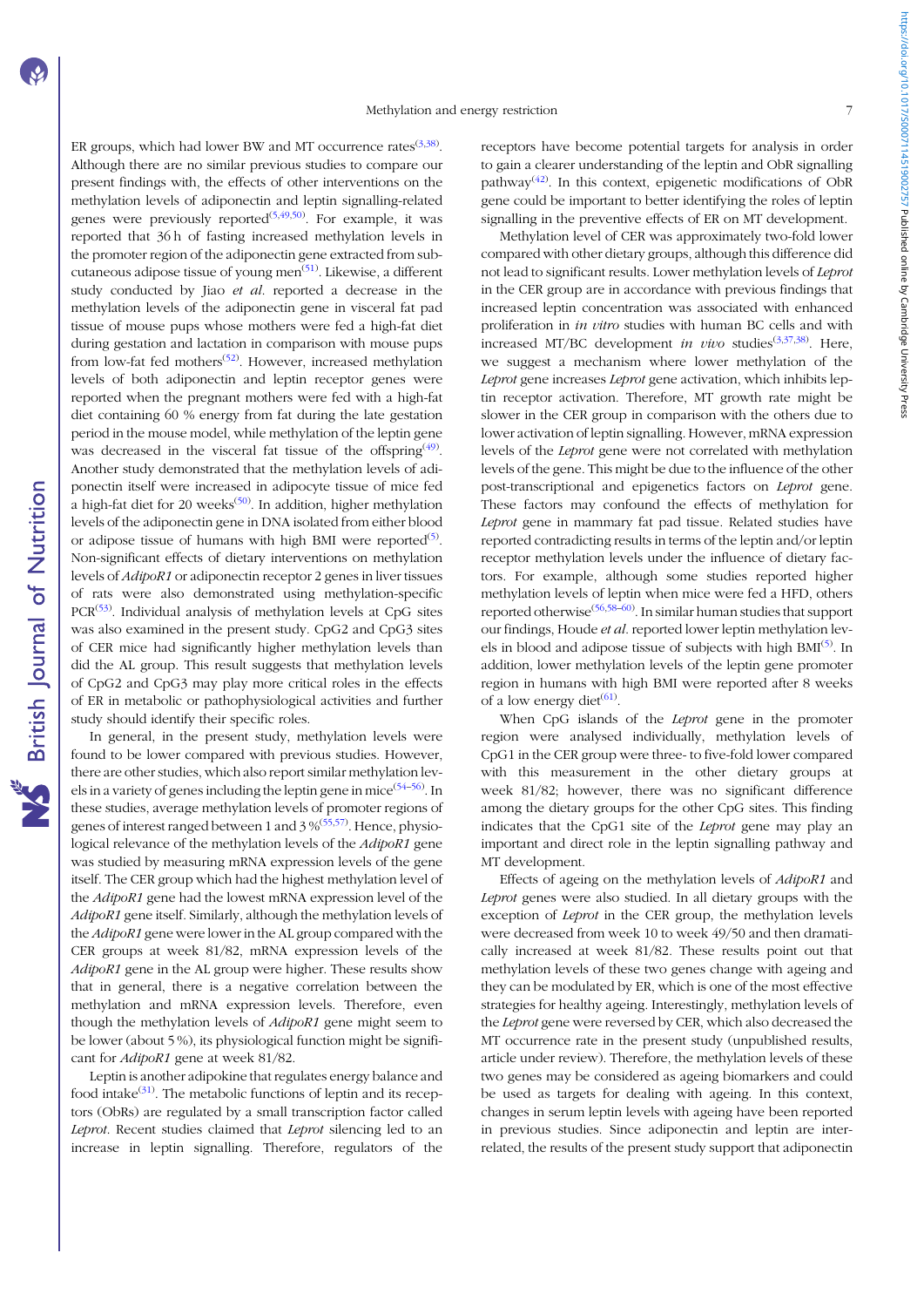<span id="page-7-0"></span>signalling-related genes may also take part in the ageing process. However, there are no studies specifically reporting roles of methylation levels of these two genes in ageing, although most studies reported increased methylation levels of leptin and/or adiponectin signalling-related genes with ageing<sup>[\(36,50,58](#page-8-0)–[60\)](#page-8-0)</sup>. However, the present study has limitations. Epigenetic mechanisms are known to include not only DNA methylation but also histone modifications, chromatin remodelling, structural and functional variance of histones and transcription of noncoding RNA. Inconsistent correlation between methylation levels and mRNA level might be related to these factors and should be further studied in order to better understand the roles of these two genes. Also, serum adiponectin and leptin levels could not be measured in the present study due to the small amount of serum samples that were available.

#### Conclusion

The present study demonstrated that methylation levels of AdipoR1 and Leprot, which play important roles in adiponectin and leptin signalling pathways, can be modified by ER. When two different types of ER protocols were compared, CER had a more significant effect on methylation levels of both genes. This may explain why the CER group had lower MT incidence compared with either the AL or IER groups. In the present study, with the exception of the *Leprot* methylation level in the CER group, the methylation levels of both genes showed a similar trend in all dietary groups with ageing. They decreased at week 49/50, followed by a drastic increase at week 81/82. Methylation levels of the Leprot gene in the CER group decreased with ageing, while they increased in the other groups. These results indicate that methylation levels of *AdipoR1* and *Leprot* may play important roles in the protective effect of ER in MT development. Also, our results indicate methylation status of these two genes may be crucial as part of the protective effect of ER in the ageing process. Better understanding of the specific mechanisms of the protective effects of ER against cancer is vital in order to develop more efficient drugs and therapies as well as preventive strategies.

## Acknowledgements

This work was supported by a Scientific and Technological Research Council of Turkey grant (TUBITAK, 114S429). The authors also thank students, Burak Demir, Ozan Şen, İlker Coban, Göktug Karabiyik, Mustafa Erhan Özer and Batuhan M. Kalkan for handling and feeding the mice. The authors also thank the veterinarian and animal technicians at Yeditepe University Animal Facility (YUDETAM).

There were no conflicts of interest.

#### Supplementary material

For supplementary material referred to in this article, please visit <https://doi.org/10.1017/S0007114519002757>

#### References

- 1. Bray F, Ferlay J, Soerjomataram I, et al. (2018) Global cancer statistics 2018: GLOBOCAN estimates of incidence and mortality worldwide for 36 cancers in 185 countries. CA Cancer J Clin 68, 394–424.
- 2. Marzetti E, Carter CS, Wohlgemuth SE, et al. (2009) Changes in IL-15 expression and death-receptor apoptotic signaling in rat gastrocnemius muscle with aging and life-long calorie restriction. Mech Ageing Dev 130, 272-280.
- 3. Dogan S, Rogozina OP, Lokshin AE, et al. (2010) Effects of chronic vs. intermittent calorie restriction on mammary tumor incidence and serum adiponectin and leptin levels in MMTV-TGF-alpha mice at different ages. Oncol Lett 1, 167–176.
- 4. Dolinsky VW & Dyck JR (2011) Calorie restriction and resveratrol in cardiovascular health and disease. Biochim Biophys Acta 1812, 1477–1489.
- 5. Houde AA, Legare C, Biron S, et al. (2015) Leptin and adiponectin DNA methylation levels in adipose tissues and blood cells are associated with BMI, waist girth and LDL-cholesterol levels in severely obese men and women. BMC Med Genet 16, 29.
- 6. Stoger R (2006) In vivo methylation patterns of the leptin promoter in human and mouse. Epigenetics 1, 155–162.
- 7. Beebe-Dimmer JL, Zuhlke KA, Ray AM, et al. (2010) Genetic variation in adiponectin (ADIPOQ) and the type 1 receptor (ADIPOR1), obesity and prostate cancer in African Americans. Prostate Cancer Prostatic Dis 13, 362-368.
- 8. Obeid S & Hebbard L (2012) Role of adiponectin and its receptors in cancer. Cancer Biol Med 9, 213-220.
- 9. Goldfine AB & Kahn CR (2003) Adiponectin: linking the fat cell to insulin sensitivity. *Lancet* **362**, 1431-1432.
- 10. Li X, Yu Z, Fang L, et al. (2017) Expression of adiponectin receptor-1 and prognosis of epithelial ovarian cancer patients. Med Sci Monit 23, 1514-1521.
- 11. Mauro L, Naimo GD, Ricchio E, et al. (2015) Cross-talk between adiponectin and IGF-IR in breast cancer. Front Oncol 5, 157.
- 12. Yamauchi T, Kamon J, Ito Y, et al. (2003) Cloning of adiponectin receptors that mediate antidiabetic metabolic effects. Nature 423, 762–769.
- 13. Narasimhan ML, Coca MA, Jin J, et al.(2005) Osmotin is a homolog of mammalian adiponectin and controls apoptosis in yeast through a homolog of mammalian adiponectin receptor. Mol Cell 17, 171–180.
- 14. Otvos L Jr, Haspinger E, La Russa F, et al. (2011) Design and development of a peptide-based adiponectin receptor agonist for cancer treatment. BMC Biotechnol 11, 90.
- 15. Grossmann ME, Nkhata KJ, Mizuno NK, et al. (2008) Effects of adiponectin on breast cancer cell growth and signaling. Br J Cancer 98, 370-379.
- 16. Nakayama S, Miyoshi Y, Ishihara H, et al. (2008) Growthinhibitory effect of adiponectin via adiponectin receptor 1 on human breast cancer cells through inhibition of S-phase entry without inducing apoptosis. Breast Cancer Res Treat 112, 405-410.
- 17. Barb D, Williams CJ, Neuwirth AK, et al. (2007) Adiponectin in relation to malignancies: a review of existing basic research and clinical evidence. Am J Clin Nutr 86, s858-s866.
- 18. Yu LX, Zhou NN, Liu LY, et al. (2014) Adiponectin receptor 1 (ADIPOR1) rs1342387 polymorphism and risk of cancer: a meta-analysis. Asian Pac J Cancer Prev 15, 7515-7520.
- 19. Ziemke F & Mantzoros CS (2010) Adiponectin in insulin resistance: lessons from translational research.  $Am J Clin Nutr$  91, 258S–261S.
- 20. Dieudonne MN, Bussiere M, Dos Santos E, et al. (2006) Adiponectin mediates antiproliferative and apoptotic responses in human MCF7 breast cancer cells. Biochem Biophys Res Commun 345, 271–279.